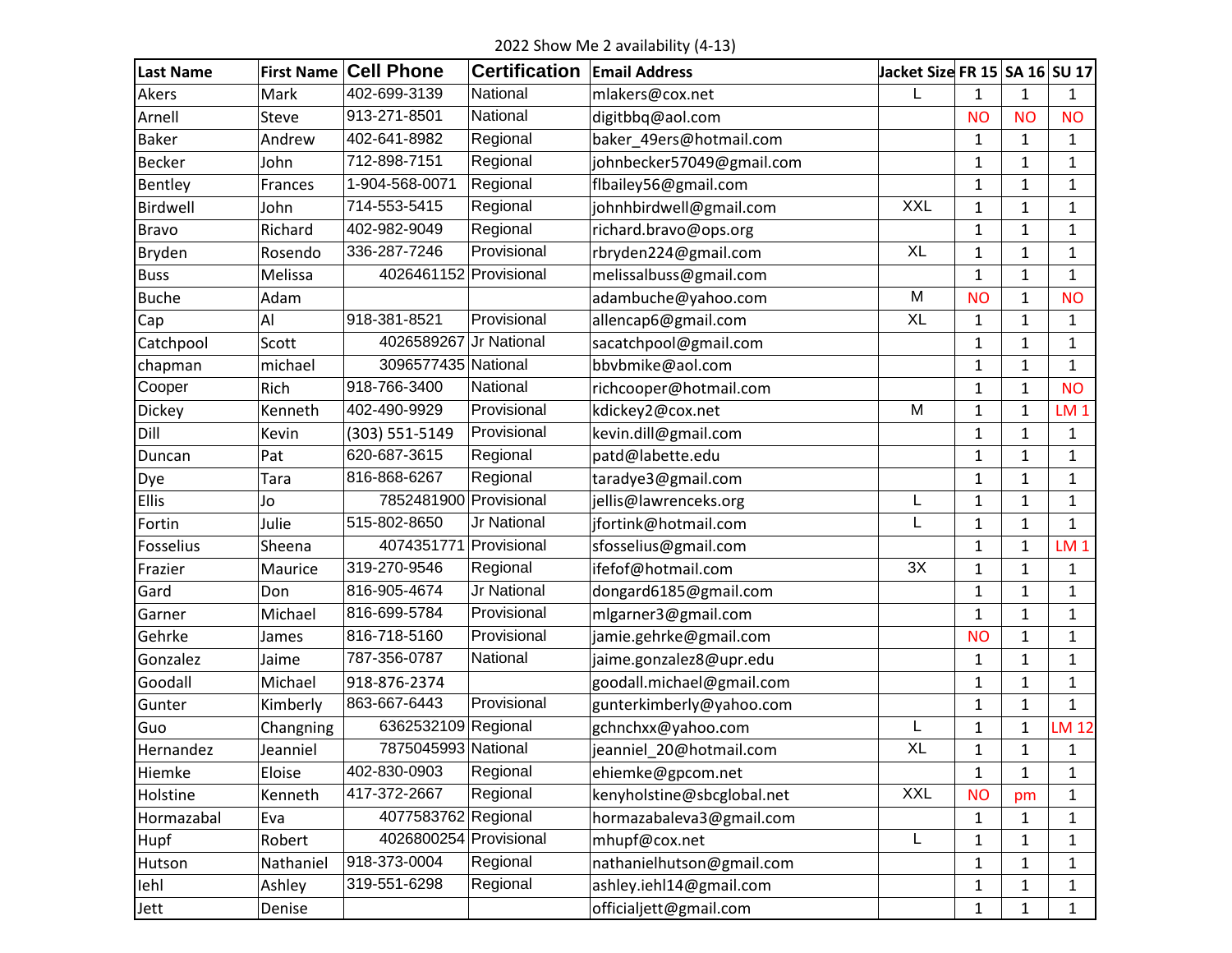2022 Show Me 2 availability (4-13)

| <b>Last Name</b>     | <b>First Name</b> | <b>Cell Phone</b>       | <b>Certification</b> | <b>Email Address</b>          | Jacket Size FR 15 SA 16 SU 17 |              |              |              |
|----------------------|-------------------|-------------------------|----------------------|-------------------------------|-------------------------------|--------------|--------------|--------------|
| Johannsen            | Thomas            | 5159718061 Regional     |                      | tomjohannsen0814@mchsi.com    |                               | $\mathbf{1}$ | 1            | 1            |
| Johnson              | Matthew           | 816-332-0356            | Regional             | mejohnson@dodgeindustrial.com |                               | 1            | 1            | 1            |
| Johnston             | Janet             | 785-820-0792            | Provisional          | dblej13@gmail.com             |                               | <b>NO</b>    | 1            | $\mathbf{1}$ |
| Johnston             | Leon              | 316 734-7542            | Regional             | leonjderby@aol.com            |                               | 1            | 1            | <b>NO</b>    |
| Keeney               | Paul              | 402-616-9009            | Regional             | lpkx6@msn.com                 |                               | 1            | 1            | 1            |
| Kiley                | Susan             | 402-515-9100            | Provisional          | susankiley3293@gmail.com      | M                             | 1            | 1            | 1            |
| Kiley                | Bri               | 7128285352              | Provisional          | briannakiley1@gmail.com       | M                             | $\mathbf{1}$ | $\mathbf{1}$ | $\mathbf{1}$ |
| Kirlin               | Mark              | 402-708-6767            | Regional             | coachkirlin@cox.net           |                               | 1            | 1            | 1            |
| Klassen              | Cathy             | 816-820-0048            | Regional             | klassens5@aol.com             |                               | 1            | 1            | <b>NO</b>    |
| Knuth                | Debra             | 863-528-2388            | Regional             | debbieknuth515@yahoo.com      |                               | $\mathbf 1$  | 1            | $\mathbf{1}$ |
| Koch                 | Kay               | 785-331-5909            | Regional             | kaykoch2003@gmail.com         | L                             | 1            | 1            | 1            |
| Kreul                | Gil               | 402-451-6839            | Retired JN/N/intl    | gilvbref@yahoo.com            |                               | 1            | $\mathbf{1}$ | 1            |
| Krivohlavek          | William           | 402-968-5748            | <b>Jr National</b>   | billkriv@yahoo.com            | <b>XXL</b>                    | $\mathbf{1}$ | 1            | 1            |
| Kulas                | Misty             | 6208996801              | Regional             | mistyarnold2@yahoo.com        |                               | $\mathbf{1}$ | 1            | 1            |
| Le                   | Michael           | 860-995-5056            | Provisional          | Michaelmay2719@gmail.com      |                               | 1            | 1            | <b>NO</b>    |
| Lopez                | Mervin            | 939-640-7692            | National             | minelliedylan@gmail.com       |                               | 1            | 1            | 1            |
| Mahadev              | Ċ                 | 636-439-9718            | Provisional          | c.r.mahadev@gmail.com         | <b>XL</b>                     | 1            | 1            | $\mathbf{1}$ |
| Mahadev              | Priyanka          | 636-542-1518            | Regional             | mahadev.priyanka@gmail.com    | M                             | $\mathbf 1$  | 1            | $\mathbf{1}$ |
| Mahoney              | Richard           | 405-517-2739            | Regional             | dick.mahoney@prodigy.net      | <b>XXL</b>                    | 1            | 1            | 1            |
| Marcelino            | Roger             | 9563582686 Regional     |                      | stlvolleyball1@gmail.com      |                               | 1            | 1            | 1            |
| Martin               | Jacqueline        | 904-994-5365            | Regional             | jewelofgod@aol.com            |                               | $\mathbf{1}$ | $\mathbf{1}$ | $\mathbf{1}$ |
| <b>Matos Torres</b>  | Ellisangi         | 787-934-0990            | Provisional          | ellisangi9@hotmail.com        | M                             | 1            | 1            | 1            |
| Mercado Rivera       | Gabriel           | 787-407-2154            | Provisional          | gbymrcd@gmail.com             |                               | 1            | 1            | 1            |
| Munsterman           | Junior            | 816-719-6445            | Provisional          | jmunsterpt@gmail.com          |                               | $\mathbf 1$  | $\mathbf{1}$ | $\mathbf{1}$ |
| <b>Myers</b>         | Robin             | 404-293-9525            | Provisional          | myersrobin1350@gmail.com      | <b>XXL</b>                    | 1            | 1            | 1            |
| Nicholson            | Amber             | 402-320-5906            | Jr National          | amberdawn116@gmail.com        | L                             | <b>NO</b>    | 1            | 1            |
| Ortiz Boria          | Fernando          | 787-564-3148            | Regional             | fl.ortiz.1977@gmail.com       |                               | 1            | 1            | 1            |
| Perez- Marrero       | Angelis           | 787-647-2612            | Regional             | angeliscoral@gmail.com        | S                             | $\mathbf{1}$ | $\mathbf{1}$ | $\mathbf{1}$ |
| Rivera               | Joel              | 787-363-0196            | <b>USAV Guest</b>    | riveragarciajoel@gmail.com    |                               | 1            | 1            | 1            |
| Rivera               | Jorge             | 407-288-7093            | Regional             | jorg.ito@live.com             |                               | $\mathbf{1}$ | 1            | $\mathbf{1}$ |
| <b>Rivera Nieves</b> | Mineily           | 4074016493 Regional     |                      | mineily.riv11@gmail.com       |                               | $\mathbf{1}$ | $\mathbf{1}$ | $\mathbf{1}$ |
| Routsong             | Michael           | 717-418-5278            | Jr National          | tada48@aol.com                |                               | 1            | 1            | 1            |
| Salmen               | Timothy           | 402-430-4573            | Regional             | tls62@windstream.net          |                               | $\mathbf 1$  | 1            | 1            |
| Scannell             | Jeff              | 785-969-1342            | Regional             | jeffscannell@yahoo.com        |                               | $\mathbf{1}$ | 1            | 1            |
| Sepulveda            | Felix             | 407-988-08701           | Regional             | culebrilla055@gmail.com       |                               | 1            | 1            | 1            |
| <b>Sharples</b>      | Cheryl            | 4173500004 Provisional  |                      | csharples@cjr1.org            |                               | $\mathbf 1$  | 1            | 1            |
| Shrum                | Peggy             | 14178463022 Provisional |                      | pjshrum70@gmail.com           |                               | $\mathbf{1}$ | 1            | 1            |